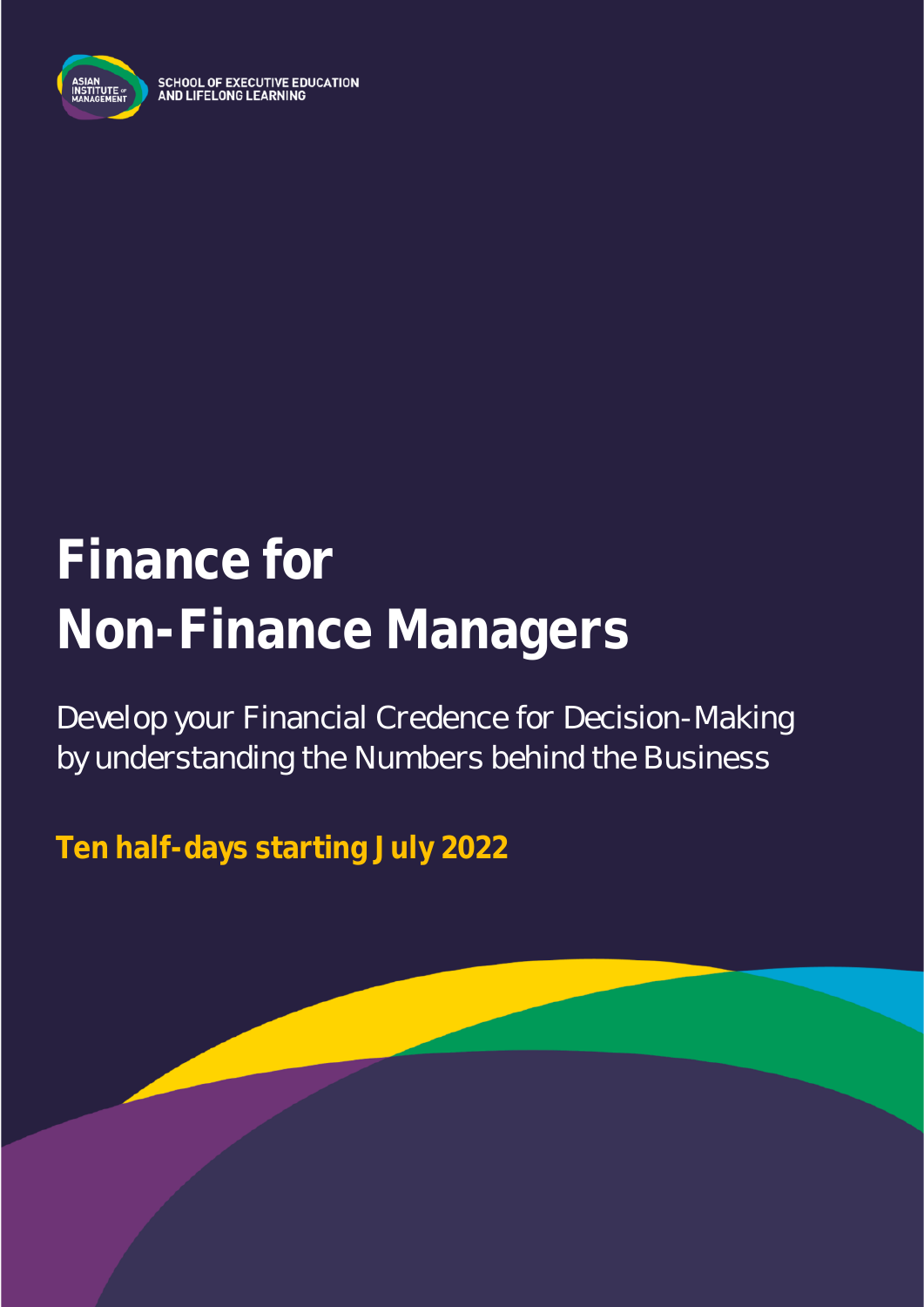

## **Finance for Non-Finance Managers Program**

Develop your Financial Credence for Decision-Making by understanding the Numbers behind the Business

Finance for Non-Finance Managers (FNFM) addresses the needs of functional managers and executives from various fields of specialization who want to gain a more integrated perspective of the inter-related functions of a firm. The course provides an understanding of the financial tools and techniques and their application to various managerial functions and strategic decisions. The program's tiered structure is appropriate for managers and executives with varying levels of familiarity with financial management concepts and processes.

#### **PROGRAM OBJECTIVES**

- Managerial Use of Financial Statements
- Managing Financial Performance
- Managing Cost and Profit
- Capital Budgeting and Long-Term Financial Planning
- Short-Term Financial Planning

#### **WHAT YOU WILL LEARN**

- The Structure and Contents of the Financial Statements
- Dissecting Risks in the Financial Statements
- What is the story behind the financial statements
- Tools and Techniques of Financial Analysis
- The Du Pont Method of Financial Analysis
- A Closer Look at ROA and ROE
- Understanding Costs and Management Decisions
- Cost Concept and Classification
- Cost-Volume-Profit Analysis
- Breakeven for multiple products
- **Activity Based Costing**
- Customer Profitability Analysis
- Use of Time Value of Money in Capital Budgeting
- **Evaluating Capital Expenditures**
- Working Capital Management
- Cash Budget and Management
- Receivables and Inventory Management

#### **KEY BENEFITS**

The participant will experience the financial and business management processes and be able to practice effective management skills through the participative discussion method of learning. He will be trained in financial analysis and problem solving as applied in business. His self-confidence will be enhanced through effective skills in communication and presentation. The course also provides opportunities for learning from the experience of other participants through exchange of ideas in group discussions.

#### **WHO SHOULD ATTEND**

Officers and managers of enabling functions, leaders of business units and executives of business organizations, family corporations, and nonprofit organizations.



#### **FOR INQUIRIES:**

School of Executive Education and Lifelong Learning, Asian Institute of Management Eugenio Lopez Foundation Building, Joseph R. McMicking Campus 123 Paseo de Roxas, Makati City Philippines 1229 [SEELL@aim.edu](mailto:SEELL@aim.edu) | +632 8892 4011 | www.aim.edu

#### **OVERVIEW PROGRAM SCHEDULE**

Batch 1: July 5, 7, 12, 14, 19, 21, 26, 28, Aug 2, 4, 9, 11, 2022 TTH (AM) (GMT+08) on all dates

**PROGRAM FORMAT** Delivered online via live virtual interactive sessions in Zoom

**PROGRAM FEE** PHP 45,000.00 or USD 900.00 \*USD 1 = PHP 50.00

**YOUR PROGRAM FACULTY**



**Alberto G. Mateo, Jr.** Clinical Professor, Finance & Leadership Asian Institute of Management

To find out how you can participate, contact us a[t SEELL@aim.edu](mailto:SEELL@aim.edu) or visit<https://go.aim.edu/seellinquiries>

Download our latest program calendar at https://go.aim.edu/seellprogramcalen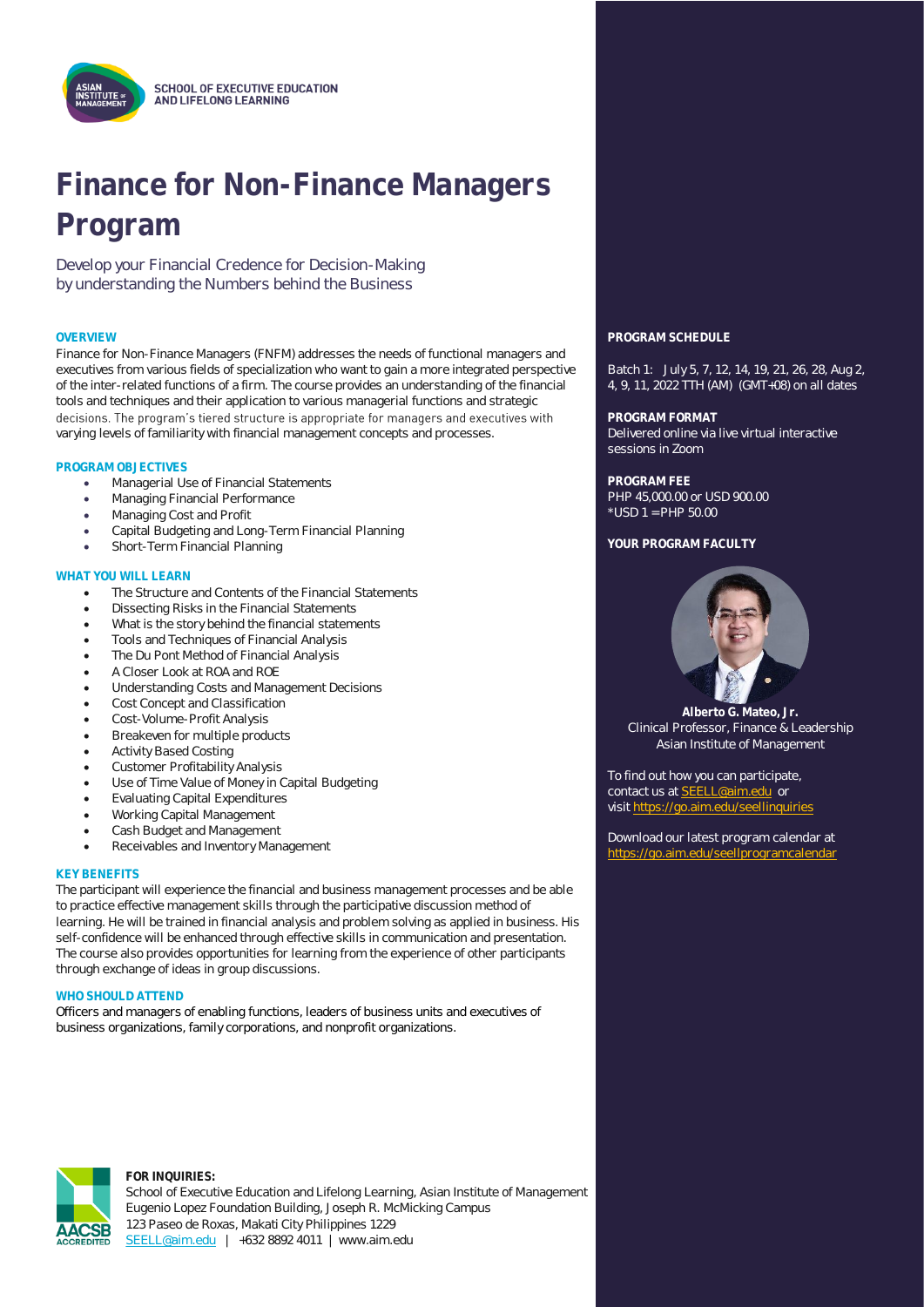

### **Your Program Faculty**



### **Alberto G. Mateo, Jr.**

Clinical Professor, Finance & Leadership Head, School of Executive Education and Lifelong Learning Asian Institute of Management

Professor Alberto G. Mateo, Jr. is a seasoned business leader, educator, and certified coach. He earned his coaching certification from the NeuroLeadership Institute and is currently a practicing executive coach. Professor Mateo brings with him thirty-four years of progressive experience in the fields of general management, finance, human resources, and management education with multinational sales organizations and academic institutions. He is currently the Head of the School of Executive Education and Lifelong Learning at the Asian Institute of Management. Before joining AIM, he was the President and Managing Director of HP Inc. and Pfizer, Inc. in the Philippines.



#### John Francis "Kiko" Diaz, PhD, RFP®, CRMC™

Associate Professor, Finance and Accounting Asian Institute of Management

Professor Kiko Diaz is a core faculty of the Asian Institute of Management. He teaches Finance, Managerial Accounting and Risk Management courses. He is a Corporate Risk Manager Certified (CRMC™) by the Management and Strategy Institute, PA, USA. He is also a Registered Financial Planner (RFP) in the Philippines. He holds a Master of Business Administration (MBA) degree from the University of the Philippines, and a PhD in Business degree from Chung Yuan Christian University, Taiwan. Dr. Diaz started his career in risk management from Taiwan where he held several Risk Management workshops. His research interests include international financial markets and investments, corporate finance, and nonlinear methodologies.



**Emmanuel Q. Canivel** Adjunct Faculty Asian Institute of Management

Prof. Emmanuel Q. Canivel is an Adjunct Faculty of the Institute. His expertise lies in Strategic Management, Financial Institutions Risk Management, Corporate Risk Management, Investment Institutions Risk Management, Asset Liability Management, and Structured Trade Finance. He has a Master in Business Management and graduated with Distinction at the Institute. He also has academic background in Management Engineering at the Ateneo de Manila University.



**FOR INQUIRIES:** School of Executive Education and Lifelong Learning, Asian Institute of Management Eugenio Lopez Foundation Building, Joseph R. McMicking Campus 123 Paseo de Roxas, Makati City Philippines 1229 [SEELL@aim.edu](mailto:SEELL@aim.edu) | +632 8892 4011 | www.aim.edu